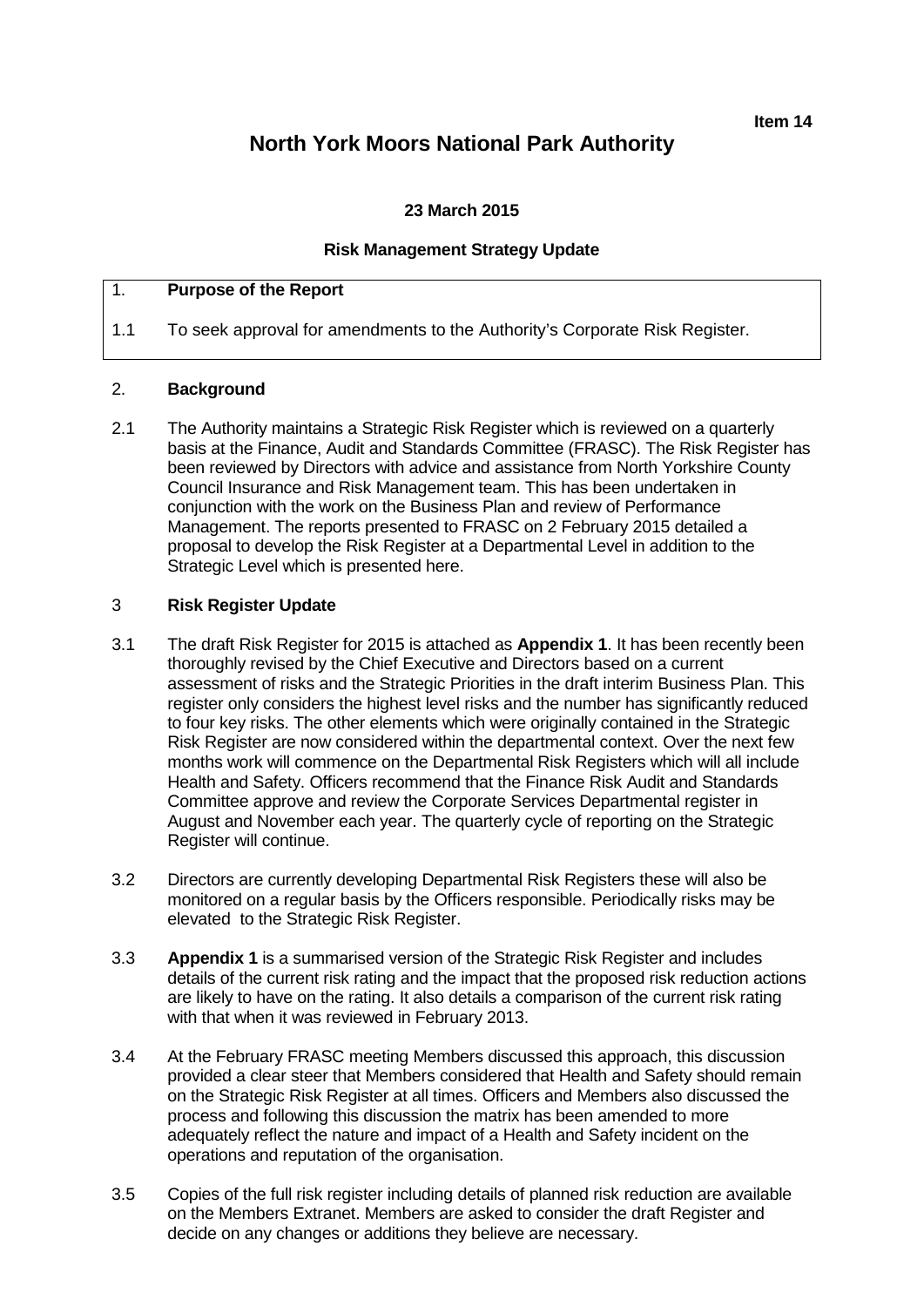### 4. **Financial Implications**

4.1 There are no financial implications resulting from this report.

### 5. **Legal and Sustainability Implications**

5.1 There are no legal or sustainability implications resulting from this report.

# 6. **Recommendation**

That Members

- 6.1 note the contents of this report
- 6.2 discuss the proposed Register and approve the final version contained in the **Appendix**
- 6.3 approve the proposed changes to the Risk reporting cycle in paragraph 3.1.

Contact Officer: Irene Brannon Director of Corporate Services 01439 772700

### **Background documents to this report File Ref. File Ref.**

1. 2015 Corporate Risk Register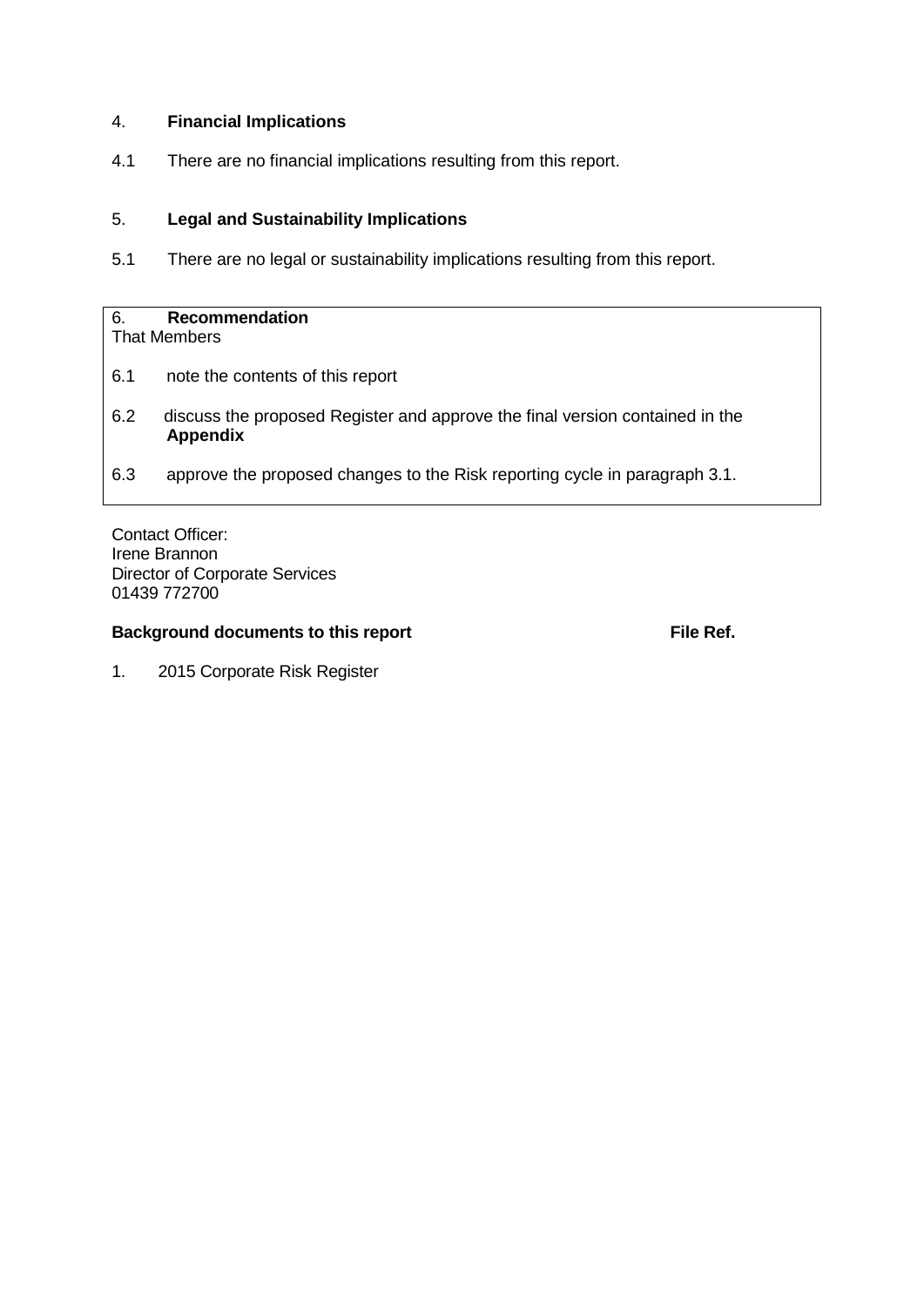#### Risk Register: **January 2015 Review – detailed version 2**

Report Date: 4th March 2015 (pw)

|                              | Phase 1 - Identification                |                                                                                                                                                                                                                                                                                                                                                                                                                                                                                      |                      |                                                                                                               |         |                                                                                                                                                                                                                                                                                                                                                                                                                                                                                                                                                                |                               |                                |                        |           |      |
|------------------------------|-----------------------------------------|--------------------------------------------------------------------------------------------------------------------------------------------------------------------------------------------------------------------------------------------------------------------------------------------------------------------------------------------------------------------------------------------------------------------------------------------------------------------------------------|----------------------|---------------------------------------------------------------------------------------------------------------|---------|----------------------------------------------------------------------------------------------------------------------------------------------------------------------------------------------------------------------------------------------------------------------------------------------------------------------------------------------------------------------------------------------------------------------------------------------------------------------------------------------------------------------------------------------------------------|-------------------------------|--------------------------------|------------------------|-----------|------|
| <b>Risk</b><br><b>Number</b> | 201/148                                 | <b>Risk Title</b>                                                                                                                                                                                                                                                                                                                                                                                                                                                                    |                      | <b>Risk</b><br>Owner                                                                                          | NYM CEO |                                                                                                                                                                                                                                                                                                                                                                                                                                                                                                                                                                | <b>Manager</b>                | <b>NYM</b><br>DIR<br><b>DM</b> |                        |           |      |
|                              | transferred                             | Lack of capacity and resources both within the Authority and partner organisations to deal with the complex<br>issues relating to the potential extraction of potash resulting in inability to effectively assess the environmental<br><b>Description</b> impact with the socio economic benefits, negative impact on other Authority work, reputational damage both<br>locally and nationally, legal action, negative financial impact, knock on effects to other work as resources | <b>Risk</b><br>Group | First, Second Purpose<br>and Duty                                                                             |         | <b>Risk Type</b>                                                                                                                                                                                                                                                                                                                                                                                                                                                                                                                                               |                               |                                |                        |           |      |
|                              | <b>Phase 2 - Current Assessment</b>     |                                                                                                                                                                                                                                                                                                                                                                                                                                                                                      |                      |                                                                                                               |         |                                                                                                                                                                                                                                                                                                                                                                                                                                                                                                                                                                |                               |                                |                        |           |      |
|                              | <b>Current Control Measures</b>         |                                                                                                                                                                                                                                                                                                                                                                                                                                                                                      |                      | impartiality and objectivity in the determination process                                                     |         | Professional advice taken, engagement with Partner and other involved bodies, recovery of an element<br>of costs through PPA, Legal and Environmental advisors in place, increased resources, public meetings<br>held, legal advice provided to Members, dialogue with Govt, assessed impact on National Park Purposes <b>Effectiveness</b><br>and possible mitigation measures, public relations activity, financial planning, Member decision at FRASC<br>that resources to ensure appropriate analysis of the application be found, continued commitment to |                               |                                |                        |           |      |
| Probability H                |                                         | <b>Objectives</b>                                                                                                                                                                                                                                                                                                                                                                                                                                                                    | H                    | <b>Financial</b>                                                                                              | H       | <b>Services</b>                                                                                                                                                                                                                                                                                                                                                                                                                                                                                                                                                | M                             | <b>Reputation H</b>            |                        | Category  |      |
|                              | <b>Phase 3 - Risk Reduction Actions</b> |                                                                                                                                                                                                                                                                                                                                                                                                                                                                                      |                      |                                                                                                               |         |                                                                                                                                                                                                                                                                                                                                                                                                                                                                                                                                                                |                               |                                |                        |           |      |
|                              |                                         |                                                                                                                                                                                                                                                                                                                                                                                                                                                                                      |                      |                                                                                                               |         |                                                                                                                                                                                                                                                                                                                                                                                                                                                                                                                                                                |                               | <b>Action Manager</b>          | Action<br>by           | Completed | $\%$ |
| <b>Reduction</b>             |                                         | finance. The Chair to continue to press for an adequate planning fee                                                                                                                                                                                                                                                                                                                                                                                                                 |                      |                                                                                                               |         | 201/10 - Continue to liaise with DEFRA, CLG and other government departments to obtain support, advice and                                                                                                                                                                                                                                                                                                                                                                                                                                                     | <b>NYM CEO</b>                |                                | Thu- $31-$<br>$Dec-15$ |           | 0%   |
|                              |                                         |                                                                                                                                                                                                                                                                                                                                                                                                                                                                                      |                      | <b>Reduction</b> 201/11 - Continue to increase Officer and Members' knowledge of the specific potash proposal |         |                                                                                                                                                                                                                                                                                                                                                                                                                                                                                                                                                                | NYM DIR DM                    |                                | Thu-31-<br>Mar-16      |           | 0%   |
|                              |                                         |                                                                                                                                                                                                                                                                                                                                                                                                                                                                                      |                      |                                                                                                               |         | Reduction 201/13 - Continue to monitor costs and review adequacy of resources and keep a watch on planning workloads NYM DIR CS                                                                                                                                                                                                                                                                                                                                                                                                                                |                               |                                | Thu-31-<br>Mar-16      |           | 0%   |
|                              |                                         |                                                                                                                                                                                                                                                                                                                                                                                                                                                                                      |                      | <b>Reduction</b> 201/14 - Carry out consultation and communicate with all stakeholders                        |         |                                                                                                                                                                                                                                                                                                                                                                                                                                                                                                                                                                | Board                         | All Members / Mgt              | Thu-31-<br>$Mar-16$    |           | 0%   |
| <b>Reduction</b>             |                                         | officers including financial planning scenarios.                                                                                                                                                                                                                                                                                                                                                                                                                                     |                      |                                                                                                               |         | 201/15 - Continue to discuss the risks to income and increased expenditure regularly with Members and senior                                                                                                                                                                                                                                                                                                                                                                                                                                                   | <b>NYM DIR CS</b>             |                                | $Thu-31-$<br>$Mar-16$  |           | 0%   |
|                              |                                         | <b>Reduction</b> 201/860 - Continued activity to implement public relations strategy                                                                                                                                                                                                                                                                                                                                                                                                 |                      | <b>NYM CEO</b>                                                                                                |         | Mon-30-<br>$Jun-14$                                                                                                                                                                                                                                                                                                                                                                                                                                                                                                                                            | Mon-30-Jun-<br>14             | 100%                           |                        |           |      |
| <b>Reduction</b>             |                                         | to maintain continuity of expertise                                                                                                                                                                                                                                                                                                                                                                                                                                                  |                      |                                                                                                               |         | 201/861 - Monitor performance of specialist professional support and ensure appropriate measures are in place                                                                                                                                                                                                                                                                                                                                                                                                                                                  | NYM DIR DM                    |                                | Thu-31-<br>Mar-16      |           | 0%   |
|                              |                                         | <b>Reduction</b> 201/862 - Maintain close liaison with York Potash and its advisors                                                                                                                                                                                                                                                                                                                                                                                                  |                      |                                                                                                               |         |                                                                                                                                                                                                                                                                                                                                                                                                                                                                                                                                                                | <b>NYM CEO</b><br>$11110 - 5$ |                                | Thu-31-<br>$-1/$       |           | 0%   |





 $\begin{array}{c} \text{Im} \sqrt{1-\frac{1}{2}} \\ \text{Mar-16} \end{array}$  0%

 $\begin{bmatrix} 11 & 31 & 30 \\ 15 & 1 \end{bmatrix}$  0%

NYM DoP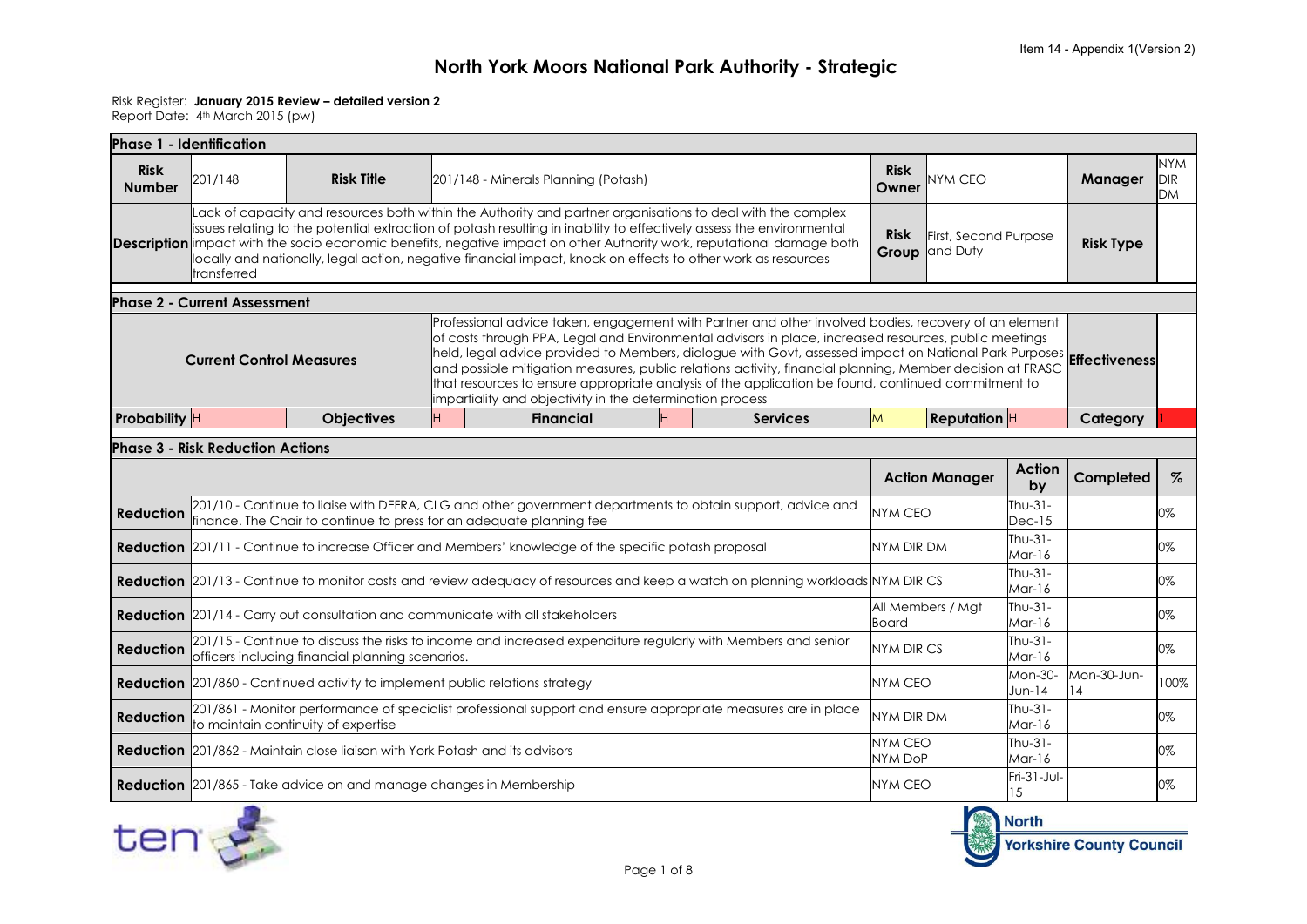#### Risk Register: **January 2015 Review – detailed version 2**

|                         | Reduction 201/1279 - Plan for and seek resources to ensure internal capacity to manage the process of agreeing<br>Reduction conditions, security arrangements should the Project be approved       | NYM CEO<br>NYM DoP | $Thu-31-$<br>Mar-16 |                                                                                                       | 0% |  |  |  |  |  |  |  |  |
|-------------------------|----------------------------------------------------------------------------------------------------------------------------------------------------------------------------------------------------|--------------------|---------------------|-------------------------------------------------------------------------------------------------------|----|--|--|--|--|--|--|--|--|
|                         | $Thu-31-$<br>[201/1387 - Plan for and seek resources to ensure ability to manage delivery of our Purposes should the Project be INYM CEO<br><b>Reduction</b><br>NYM DoP<br>limplemented.<br>Mar-16 |                    |                     |                                                                                                       |    |  |  |  |  |  |  |  |  |
|                         | <b>Phase 4 - Post Risk Reduction Assessment</b>                                                                                                                                                    |                    |                     |                                                                                                       |    |  |  |  |  |  |  |  |  |
|                         | <b>Probability</b><br><b>Reputation H</b><br><b>Objectives</b><br>Category<br><b>Services</b><br><b>Financial</b>                                                                                  |                    |                     |                                                                                                       |    |  |  |  |  |  |  |  |  |
|                         | <b>Phase 5 - Fallback Plan</b>                                                                                                                                                                     |                    |                     |                                                                                                       |    |  |  |  |  |  |  |  |  |
|                         |                                                                                                                                                                                                    |                    |                     |                                                                                                       |    |  |  |  |  |  |  |  |  |
| <b>Fallback</b><br>Plan |                                                                                                                                                                                                    |                    |                     | 201/632 - Note: Although this risk remains high, the actions will reduce the probability and impacts. |    |  |  |  |  |  |  |  |  |



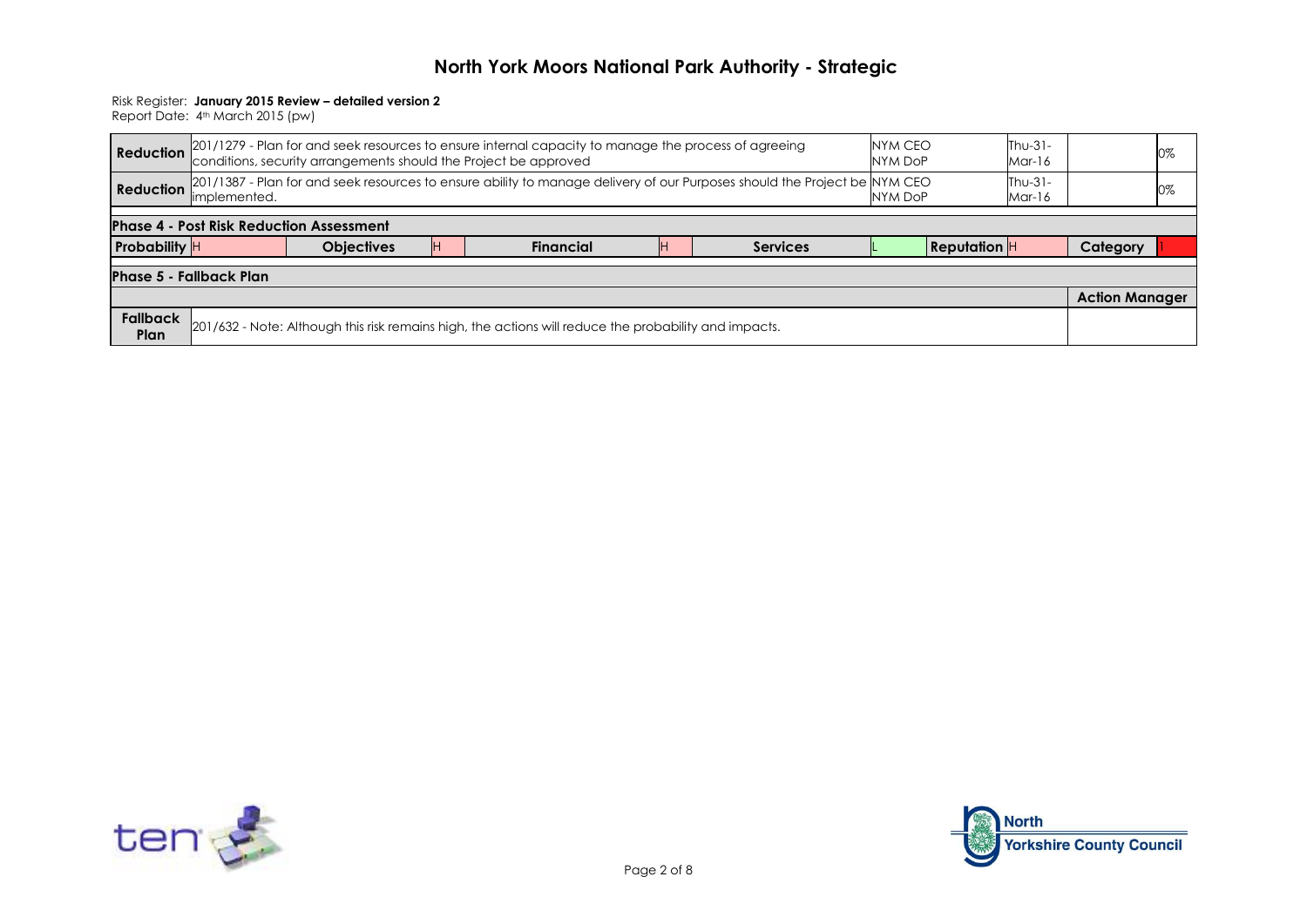#### Risk Register: **January 2015 Review – detailed version 2**

Report Date: 4th March 2015 (pw)

| Phase 1 - Identification                |                                 |                                               |                                                                                                                                                                                            |                   |                                                                                                                                                                                                                                                                                                                                                     |                                        |                       |                  |                      |                                |
|-----------------------------------------|---------------------------------|-----------------------------------------------|--------------------------------------------------------------------------------------------------------------------------------------------------------------------------------------------|-------------------|-----------------------------------------------------------------------------------------------------------------------------------------------------------------------------------------------------------------------------------------------------------------------------------------------------------------------------------------------------|----------------------------------------|-----------------------|------------------|----------------------|--------------------------------|
| <b>Risk</b><br><b>Number</b>            | 201/158                         | <b>Risk Title</b>                             | 201/158 - Financial Strategy                                                                                                                                                               |                   |                                                                                                                                                                                                                                                                                                                                                     | <b>Risk Owner NYM CEO</b>              |                       |                  | Manager              | <b>NYM</b><br><b>DIR</b><br>CS |
| <b>Description</b>                      |                                 | the ability to deliver Purposes.              | Failure to manage and adapt effectively to any further reductions in funding results in limiting                                                                                           | <b>Risk Group</b> | <b>Finance</b>                                                                                                                                                                                                                                                                                                                                      | <b>Risk Type</b>                       |                       |                  |                      |                                |
| <b>Phase 2 - Current Assessment</b>     |                                 |                                               |                                                                                                                                                                                            |                   |                                                                                                                                                                                                                                                                                                                                                     |                                        |                       |                  |                      |                                |
|                                         | <b>Current Control Measures</b> |                                               |                                                                                                                                                                                            |                   | High level of efficiency, low unit costs, restructure and refocus carried out, reserves reviewed for adequacy, budget<br>monitoring processes, engagement with Defra, focus on income generation and seeking opportunities to optimise<br>income, be more opportunistic in approach to external funding, Effective day to day financial management, |                                        |                       |                  | <b>Effectiveness</b> |                                |
| Probability H                           |                                 | <b>Objectives</b>                             | <b>Financial</b>                                                                                                                                                                           | н                 | <b>Services</b>                                                                                                                                                                                                                                                                                                                                     | н                                      | <b>Reputation</b>     |                  | Category             |                                |
| <b>Phase 3 - Risk Reduction Actions</b> |                                 |                                               |                                                                                                                                                                                            |                   |                                                                                                                                                                                                                                                                                                                                                     |                                        |                       |                  |                      |                                |
|                                         |                                 |                                               |                                                                                                                                                                                            |                   |                                                                                                                                                                                                                                                                                                                                                     |                                        | <b>Action Manager</b> | <b>Action by</b> | Completed            | $\%$                           |
| <b>Reduction</b>                        |                                 |                                               | etc) being overt about what we are doing and what we are stopping                                                                                                                          |                   | 201/19 - Continue to manage expectations of Stakeholders (agencies, public, staff, volunteers                                                                                                                                                                                                                                                       | All Mgt Board                          |                       | Thu-31-Mar-16    |                      | 0%                             |
| <b>Reduction</b>                        |                                 | monetary expectations                         | 201/20 - Continue to monitor performance of the income generating services against                                                                                                         |                   |                                                                                                                                                                                                                                                                                                                                                     | <b>All Directors</b>                   |                       | Thu-31-Mar-16    |                      | 0%                             |
| <b>Reduction</b>                        |                                 | money and monitor outcomes                    | 201/22 - Continue to link service delivery to performance and resources to ensure value for                                                                                                |                   |                                                                                                                                                                                                                                                                                                                                                     | All Members / Mgt Board                |                       | Thu-31-Mar-16    |                      | 90%                            |
| <b>Reduction</b>                        |                                 | possibilities of income generation            | 201/1281 - Complete Assessment contributions of current assets to NPA objectives and the                                                                                                   |                   |                                                                                                                                                                                                                                                                                                                                                     | <b>All Directors</b><br><b>NYM CEO</b> |                       | Wed-30-Sep-15    |                      | 50%                            |
|                                         |                                 |                                               | <b>Reduction</b> 201/1282 - Preparation of realistic new MTFS and Business Plan 2016 - 2019                                                                                                |                   |                                                                                                                                                                                                                                                                                                                                                     | <b>All Directors</b><br>NYM CEO        |                       | Thu-31-Mar-16    |                      | 20%                            |
|                                         |                                 |                                               | <b>Reduction</b> 201/1283 - Establish Trust to bring new resources into NYM                                                                                                                |                   |                                                                                                                                                                                                                                                                                                                                                     | <b>All Directors</b><br><b>NYM CEO</b> |                       | Thu-31-Mar-16    |                      | 0%                             |
| <b>Reduction</b>                        |                                 |                                               | 201/1287 - Greater usage of existing mechanism to increase funding within the National Park<br>through planning and work with LEP to develop spatial plan to develop funding opportunities |                   |                                                                                                                                                                                                                                                                                                                                                     | <b>All Directors</b><br><b>NYM CEO</b> |                       | Thu-31-Mar-16    |                      | 0%                             |
| <b>Reduction</b>                        | <b>NPAs</b>                     |                                               | 201/1288 - External funding initiatives and Corporate Sponsorship with NPE, NPUK and other                                                                                                 |                   |                                                                                                                                                                                                                                                                                                                                                     | <b>All Directors</b><br><b>NYM CEO</b> |                       | Thu-31-Mar-16    |                      | 0%                             |
|                                         |                                 |                                               | <b>Reduction</b> 201/1293 - Develop a Financial Framework to enable appropriate decision taking                                                                                            |                   |                                                                                                                                                                                                                                                                                                                                                     | NYM DIR CS                             |                       | Wed-30-Sep-15    |                      | 0%                             |
|                                         |                                 |                                               | <b>Reduction</b> 201/1313 - Work on scenarios for possible future as part of developing MTFS Beyond                                                                                        |                   |                                                                                                                                                                                                                                                                                                                                                     | <b>NYM CEO</b><br><b>NYM DIR CS</b>    |                       | Wed-30-Sep-15    |                      | 0%                             |
| <b>Reduction</b>                        |                                 | and financial impacts                         | 201/1314 - Develop a timetable for organisational development and consultation of changes                                                                                                  |                   |                                                                                                                                                                                                                                                                                                                                                     | <b>NYM DIR CS</b>                      |                       | $Fri-31-Mor-17$  |                      | 0%                             |
|                                         |                                 | <b>Phase 4</b> Post Pick Poduction Assossment |                                                                                                                                                                                            |                   |                                                                                                                                                                                                                                                                                                                                                     |                                        |                       |                  |                      |                                |

**Phase 4 - Post Risk Reduction Assessment**



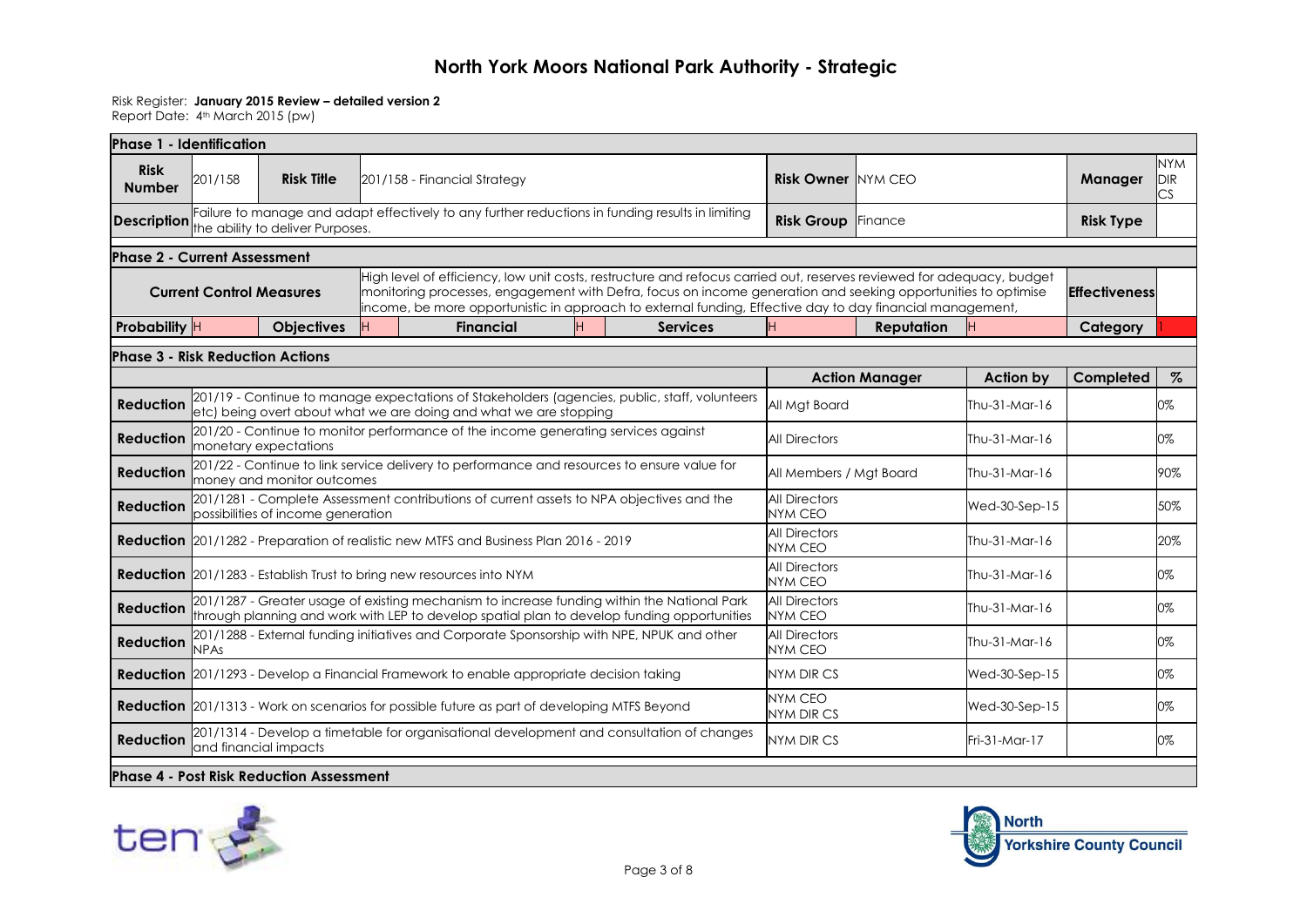Risk Register: **January 2015 Review – detailed version 2**

| <b>Probability</b> M           | <b>Objectives</b>                     | M. | <b>Financial</b>                                                                                                                            | <b>IH</b> | <b>Services</b> | <b>Reputation</b> | M | Category              |
|--------------------------------|---------------------------------------|----|---------------------------------------------------------------------------------------------------------------------------------------------|-----------|-----------------|-------------------|---|-----------------------|
| <b>Phase 5 - Fallback Plan</b> |                                       |    |                                                                                                                                             |           |                 |                   |   |                       |
|                                |                                       |    |                                                                                                                                             |           |                 |                   |   | <b>Action Manager</b> |
| Fallback<br>Plan               | uncertainty around the future funding |    | [201/633 - Note: Many of the current control measures that were in place have expired or ran their course and cannot be replaced due to the |           |                 |                   |   |                       |



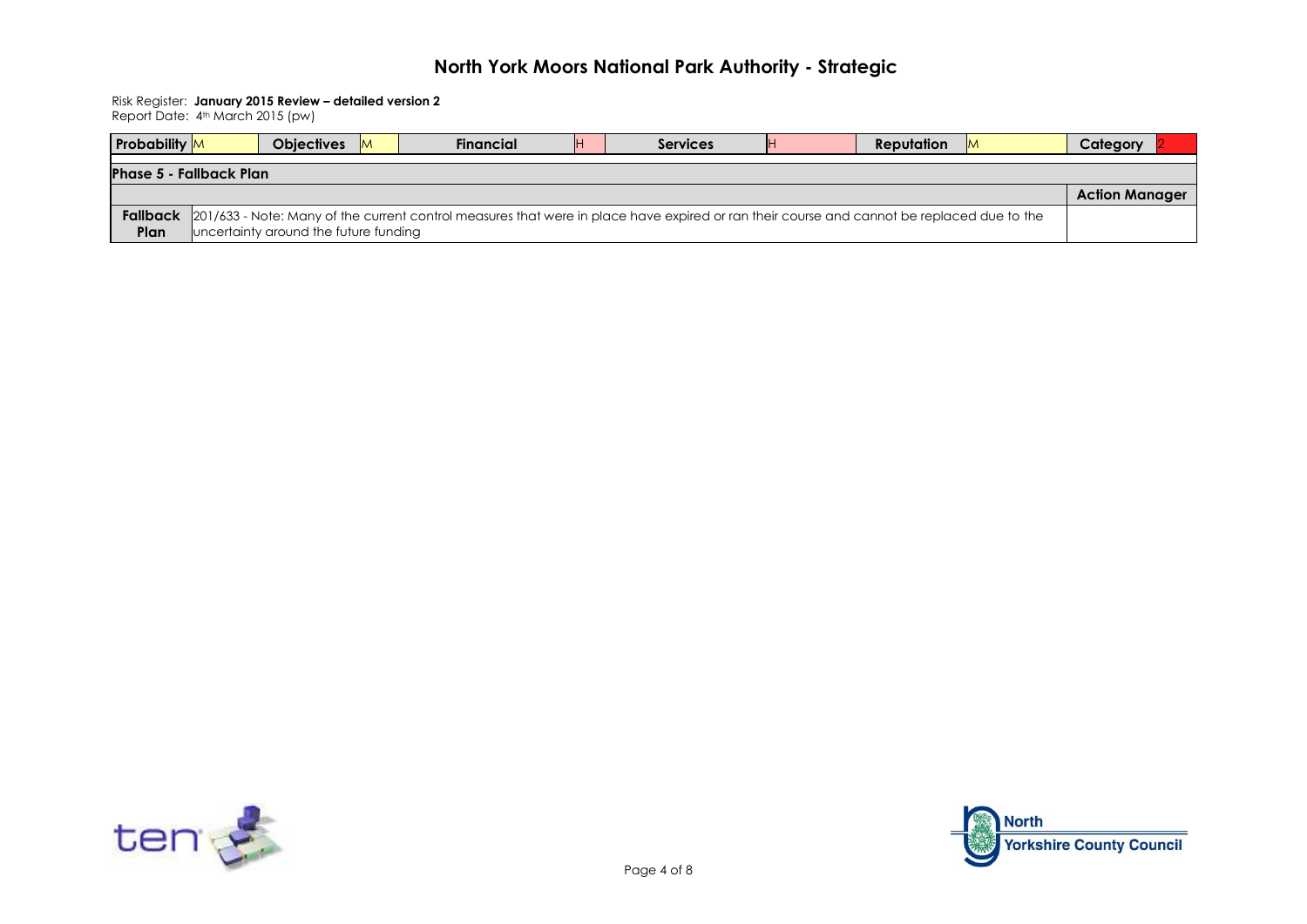#### Risk Register: **January 2015 Review – detailed version 2**

| Phase 1 - Identification     |                                         |                                                        |  |                                                                                                                                                                                                                                                                                                                                                                                                                                                                                                                                                              |   |                      |                      |                          |                       |                     |                                |
|------------------------------|-----------------------------------------|--------------------------------------------------------|--|--------------------------------------------------------------------------------------------------------------------------------------------------------------------------------------------------------------------------------------------------------------------------------------------------------------------------------------------------------------------------------------------------------------------------------------------------------------------------------------------------------------------------------------------------------------|---|----------------------|----------------------|--------------------------|-----------------------|---------------------|--------------------------------|
| <b>Risk</b><br><b>Number</b> | 201/203                                 | <b>Risk Title</b>                                      |  | 201/203 - Health And Safety                                                                                                                                                                                                                                                                                                                                                                                                                                                                                                                                  |   |                      | <b>Risk</b><br>Owner | <b>NYM CEO</b>           |                       | Manager             | <b>NYM</b><br><b>DIR</b><br>CS |
|                              |                                         | injuries, prosecution, claims, media attention, fines. |  | Failure to meet Health and Safety statutory requirements and ensure the appropriate culture is embedded<br><b>Description</b> in relation to staff, Members, volunteers, service users and contractors resulting in possible loss of life/serious                                                                                                                                                                                                                                                                                                            |   |                      | <b>Risk</b><br>Group | <b>Health and Safety</b> |                       | <b>Risk Type</b>    |                                |
|                              | <b>Phase 2 - Current Assessment</b>     |                                                        |  |                                                                                                                                                                                                                                                                                                                                                                                                                                                                                                                                                              |   |                      |                      |                          |                       |                     |                                |
|                              | <b>Current Control Measures</b>         |                                                        |  | Health and Safety policies, risk assessments, reviews, responsibility in job descriptions, training, guidance<br>documents, regular monitoring, strengthened reporting processes and checks on compliance, Health and<br>Safety champion and departmental reps, external assessments, standard contract wordings with contractors,<br>volunteers are briefed on H&S, expertise SLA with NYCC, routinely discussed at team meetings and Directors<br>meetings, H&S Policies to ensure compliance with EU and domestic legislation reviewed including engaging |   | <b>Effectiveness</b> |                      |                          |                       |                     |                                |
| <b>Probability</b> M         |                                         | <b>Objectives</b>                                      |  | <b>Financial</b>                                                                                                                                                                                                                                                                                                                                                                                                                                                                                                                                             | M | <b>Services</b>      | M                    | Reputation H             |                       | Category            |                                |
|                              | <b>Phase 3 - Risk Reduction Actions</b> |                                                        |  |                                                                                                                                                                                                                                                                                                                                                                                                                                                                                                                                                              |   |                      |                      |                          |                       |                     |                                |
|                              |                                         |                                                        |  |                                                                                                                                                                                                                                                                                                                                                                                                                                                                                                                                                              |   |                      |                      | <b>Action Manager</b>    |                       | Action by Completed | $\%$                           |
| <b>Reduction</b>             | safety expertise                        |                                                        |  | 201/193 - Continue SLA with NYCC to provide 'safety net' cover and access to more specialist health and                                                                                                                                                                                                                                                                                                                                                                                                                                                      |   |                      | NYM DIR CS           |                          | $Thu-31-$<br>$Mar-16$ |                     | 0%                             |
|                              |                                         |                                                        |  | <b>Reduction</b> 201/206 - Continue to monitor external developments in Health and Safety                                                                                                                                                                                                                                                                                                                                                                                                                                                                    |   |                      | <b>NYM DIR CS</b>    |                          | Thu-31-<br>$M$ ar-16  |                     | 0%                             |
| <b>Reduction</b>             |                                         | of the volunteer is extended                           |  | 201/1296 - Ensure volunteers are fully integrated and comply with H&S procedures and practices as the role                                                                                                                                                                                                                                                                                                                                                                                                                                                   |   |                      | <b>NYM DIR CS</b>    |                          | Thu-31-<br>$Mar-16$   |                     | 0%                             |
| <b>Reduction</b>             |                                         |                                                        |  | 201/1303 - Engage and engender ownership in staff of Health & Safety via a series of different methods e.g.<br>training, bulletin, posters, departmental meetings, team meetings                                                                                                                                                                                                                                                                                                                                                                             |   |                      | NYM DIR CS           |                          | $Thu-31-$<br>Mar-16   |                     | 0%                             |
| <b>Reduction</b>             |                                         | wider investigation into H&S compliance                |  | 201/1304 - Implement action plan which includes issues arising from ATV accident on 22 October 2014 and                                                                                                                                                                                                                                                                                                                                                                                                                                                      |   |                      | NYM DIR CS           |                          | $Thu-31-$<br>$Dec-15$ |                     | 0%                             |
|                              |                                         |                                                        |  | <b>Reduction</b> 201/1305 - Report progress to members twice per year to allow scrutiny of actions (ongoing)                                                                                                                                                                                                                                                                                                                                                                                                                                                 |   |                      | <b>NYM DIR CS</b>    |                          | $Thu-31-$<br>Mar-16   |                     | 0%                             |
|                              |                                         |                                                        |  | Reduction 201/1306 - Implement agreed annual health & safety action plan for 2015/16                                                                                                                                                                                                                                                                                                                                                                                                                                                                         |   |                      | <b>NYM DIR CS</b>    |                          | Thu-31-<br>Mar-16     |                     | 0%                             |
|                              |                                         |                                                        |  | <b>Reduction</b> 201/1308 - External audit of health & safety practice and implement recommendations                                                                                                                                                                                                                                                                                                                                                                                                                                                         |   |                      | NYM DIR CS           |                          | $Wed-30-$<br>$Sep-15$ |                     | 0%                             |
|                              |                                         |                                                        |  | <b>Reduction</b> 201/1309 - Develop a more structured approach to health & safety training                                                                                                                                                                                                                                                                                                                                                                                                                                                                   |   |                      | <b>NYM DIR CS</b>    |                          | $Thu-31-$<br>$Dec-15$ |                     | 0%                             |
|                              |                                         |                                                        |  | <b>Reduction</b> 201/1312 - CEO and Directors to assess corporate H&S performance using LGA matrix                                                                                                                                                                                                                                                                                                                                                                                                                                                           |   |                      | NYM DIR CS           |                          | Thu-31-<br>$Dec-15$   |                     | 0%                             |



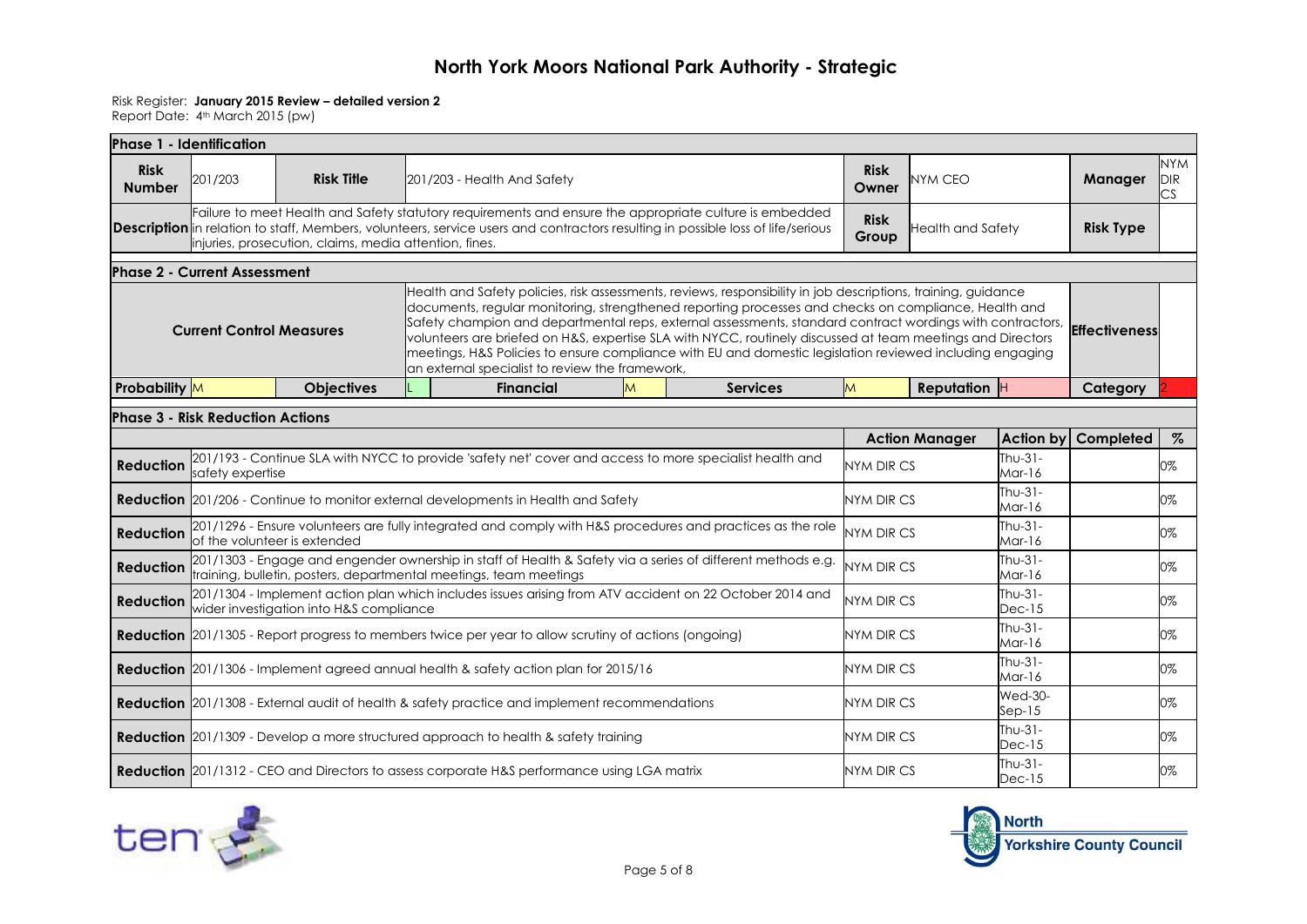#### Risk Register: **January 2015 Review – detailed version 2**

|                                                 | land others                                                                                                                                                                                                               | Reduction $201/1388$ - Agree the scope of contracts/agreements with associate volunteer groups, community groups | NYM DIR CS<br>NYM DIR PS |  | Thu-30-Apr- |  | 0% |  |  |  |  |  |  |
|-------------------------------------------------|---------------------------------------------------------------------------------------------------------------------------------------------------------------------------------------------------------------------------|------------------------------------------------------------------------------------------------------------------|--------------------------|--|-------------|--|----|--|--|--|--|--|--|
|                                                 | NYM DIR CS<br>$Thu-31-$<br>Reduction 201/1389 - Ensure contracts/agreements are in place with associate volunteer groups, community groups<br>and others prior to commencement of tasks (ongoing)<br>NYM DIR PS<br>Mar-16 |                                                                                                                  |                          |  |             |  |    |  |  |  |  |  |  |
| <b>Phase 4 - Post Risk Reduction Assessment</b> |                                                                                                                                                                                                                           |                                                                                                                  |                          |  |             |  |    |  |  |  |  |  |  |
| <b>Probability</b> L                            | <b>Financial</b><br><b>Reputation</b><br><b>Objectives</b><br><b>Services</b><br>Category<br>M                                                                                                                            |                                                                                                                  |                          |  |             |  |    |  |  |  |  |  |  |
| <b>Phase 5 - Fallback Plan</b>                  |                                                                                                                                                                                                                           |                                                                                                                  |                          |  |             |  |    |  |  |  |  |  |  |
|                                                 | <b>Action Manager</b>                                                                                                                                                                                                     |                                                                                                                  |                          |  |             |  |    |  |  |  |  |  |  |
| <b>Fallback</b>                                 |                                                                                                                                                                                                                           |                                                                                                                  |                          |  |             |  |    |  |  |  |  |  |  |



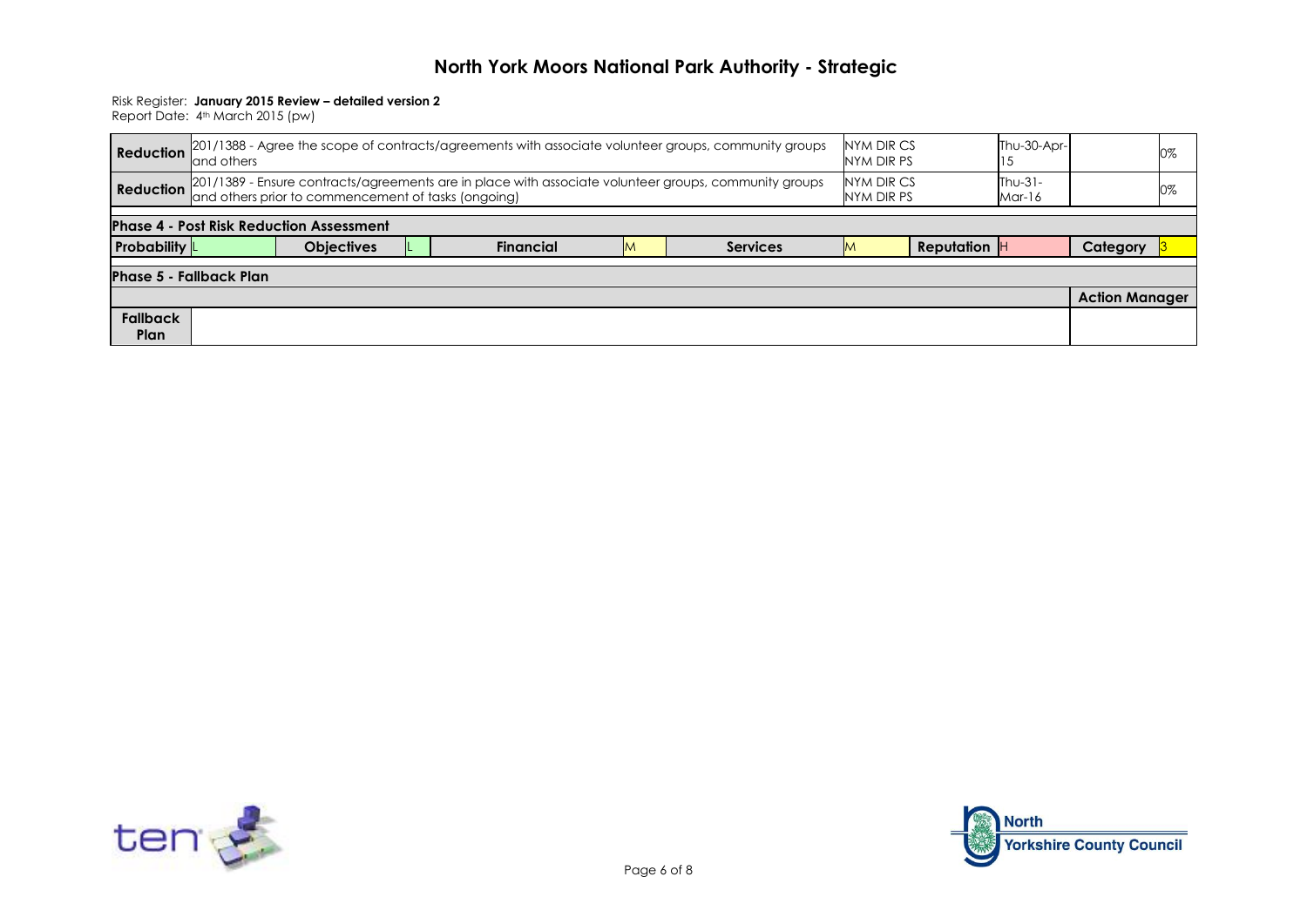#### Risk Register: **January 2015 Review – detailed version 2**

| Phase 1 - Identification                |                                     |                                                                                                                                                                            |                                        |                                        |                      |                                                                                                |                                        |                     |                        |                      |             |  |
|-----------------------------------------|-------------------------------------|----------------------------------------------------------------------------------------------------------------------------------------------------------------------------|----------------------------------------|----------------------------------------|----------------------|------------------------------------------------------------------------------------------------|----------------------------------------|---------------------|------------------------|----------------------|-------------|--|
| <b>Risk</b><br><b>Number</b>            | 201/394                             | <b>Risk Title</b>                                                                                                                                                          |                                        | 201/394 - Organisational Change        |                      |                                                                                                | <b>Risk</b><br>Owner                   | NYM CEO             |                        | <b>Manager</b>       | Mgt<br>Team |  |
| <b>Description</b>                      |                                     | Failure to adequately develop, plan for and implement new ways of working resulting in inability to meet<br>financial savings requirements and deliver statutory purposes. |                                        |                                        |                      |                                                                                                | <b>Risk</b><br>Group                   |                     |                        | <b>Risk Type</b>     |             |  |
|                                         | <b>Phase 2 - Current Assessment</b> |                                                                                                                                                                            |                                        |                                        |                      |                                                                                                |                                        |                     |                        |                      |             |  |
|                                         | <b>Current Control Measures</b>     |                                                                                                                                                                            | surveys;                               |                                        |                      | Leadership programme; existing values; staff union, Member and volunteer communications; staff |                                        |                     |                        | <b>Effectiveness</b> |             |  |
| Probability M                           |                                     | <b>Objectives</b>                                                                                                                                                          | M                                      | <b>Financial</b>                       | M                    | <b>Services</b>                                                                                | $\overline{M}$                         | <b>Reputation</b> M |                        | Category             |             |  |
| <b>Phase 3 - Risk Reduction Actions</b> |                                     |                                                                                                                                                                            |                                        |                                        |                      |                                                                                                |                                        |                     |                        |                      |             |  |
|                                         |                                     |                                                                                                                                                                            |                                        | <b>Action Manager</b>                  | Action<br>by         | Completed                                                                                      | $\%$                                   |                     |                        |                      |             |  |
| <b>Reduction</b>                        |                                     | 201/207 - Develop and implement the Volunteer Strategy                                                                                                                     | NYM DIR PS                             |                                        | Thu- $31-$<br>Mar-16 |                                                                                                | 0%                                     |                     |                        |                      |             |  |
|                                         |                                     | <b>Reduction</b> 201/217 - Maximise 'free' external advice to develop internal creativity                                                                                  |                                        | <b>All Directors</b><br><b>NYM CEO</b> |                      | Tue-30-<br>$Sep-14$                                                                            | Tue-30-Sep-14 100%                     |                     |                        |                      |             |  |
|                                         |                                     | <b>Reduction</b> 201/220 - Develop a new Business Plan for 2015-18                                                                                                         | <b>All Directors</b><br><b>NYM CEO</b> |                                        | $Thu-31-$<br>Mar-16  |                                                                                                | 0%                                     |                     |                        |                      |             |  |
|                                         |                                     | <b>Reduction</b> 201/223 - Create and implement the NY Moors Trust                                                                                                         |                                        |                                        |                      |                                                                                                | NYM CEO                                |                     | Thu-31-<br>Mar-16      |                      | 0%          |  |
|                                         |                                     | <b>Reduction</b> 201/235 - Develop and implement a new income strategy and ensure other resources are included                                                             |                                        |                                        |                      |                                                                                                | <b>All Directors</b><br><b>NYM CEO</b> |                     | Thu-31-<br>$Mar-16$    |                      | 0%          |  |
| <b>Reduction</b>                        | working                             | 201/236 - Ensure appropriate management capacity and practices are in place to enable new ways of                                                                          |                                        |                                        |                      |                                                                                                | <b>All Directors</b><br><b>NYM CEO</b> |                     | Thu-31-<br>$M$ ar-16   |                      | 0%          |  |
| <b>Reduction</b>                        |                                     | 201/237 - Continue the leadership development programme and initiatives                                                                                                    |                                        |                                        |                      |                                                                                                | <b>NYM DIR CS</b>                      |                     | Thu-31-<br>$Mar-16$    |                      | 0%          |  |
| <b>Reduction</b>                        |                                     | 201/278 - Create a culture of bringing forward innovation and creativity to produce measured outcomes                                                                      |                                        |                                        |                      |                                                                                                | <b>All Directors</b><br><b>NYM CEO</b> |                     | Thu-31-<br>Mar-16      |                      | 0%          |  |
|                                         |                                     | <b>Reduction</b> 201/866 - Put together a plan for DEFRA to justify backended cuts                                                                                         |                                        |                                        |                      |                                                                                                | <b>NYM DIR CS</b>                      |                     | Thu-31-<br>Mar-16      |                      | 0%          |  |
|                                         |                                     | <b>Reduction</b> 201/1280 - Develop a contingency plan for a catastrophic cut in funding                                                                                   |                                        |                                        |                      |                                                                                                | <b>All Directors</b><br><b>NYM CEO</b> |                     | Thu-31-<br>Mar-16      |                      | 0%          |  |
| <b>Reduction</b>                        |                                     | 201/1290 - Ensure flexibility in management, targets and staff and cash resources to enable creative<br>reaction to opportunities for new ways to deliver                  |                                        |                                        |                      |                                                                                                | <b>All Directors</b>                   |                     | Tue- $31-$<br>$Mar-15$ |                      | 0%          |  |
|                                         |                                     | <b>Reduction</b> 201/1390 - Develop a framework of business skills for staff and encourage entrepreneurship                                                                |                                        |                                        |                      |                                                                                                | <b>All Directors</b>                   |                     | Thu-31-<br>$Mar-16$    |                      | 0%          |  |